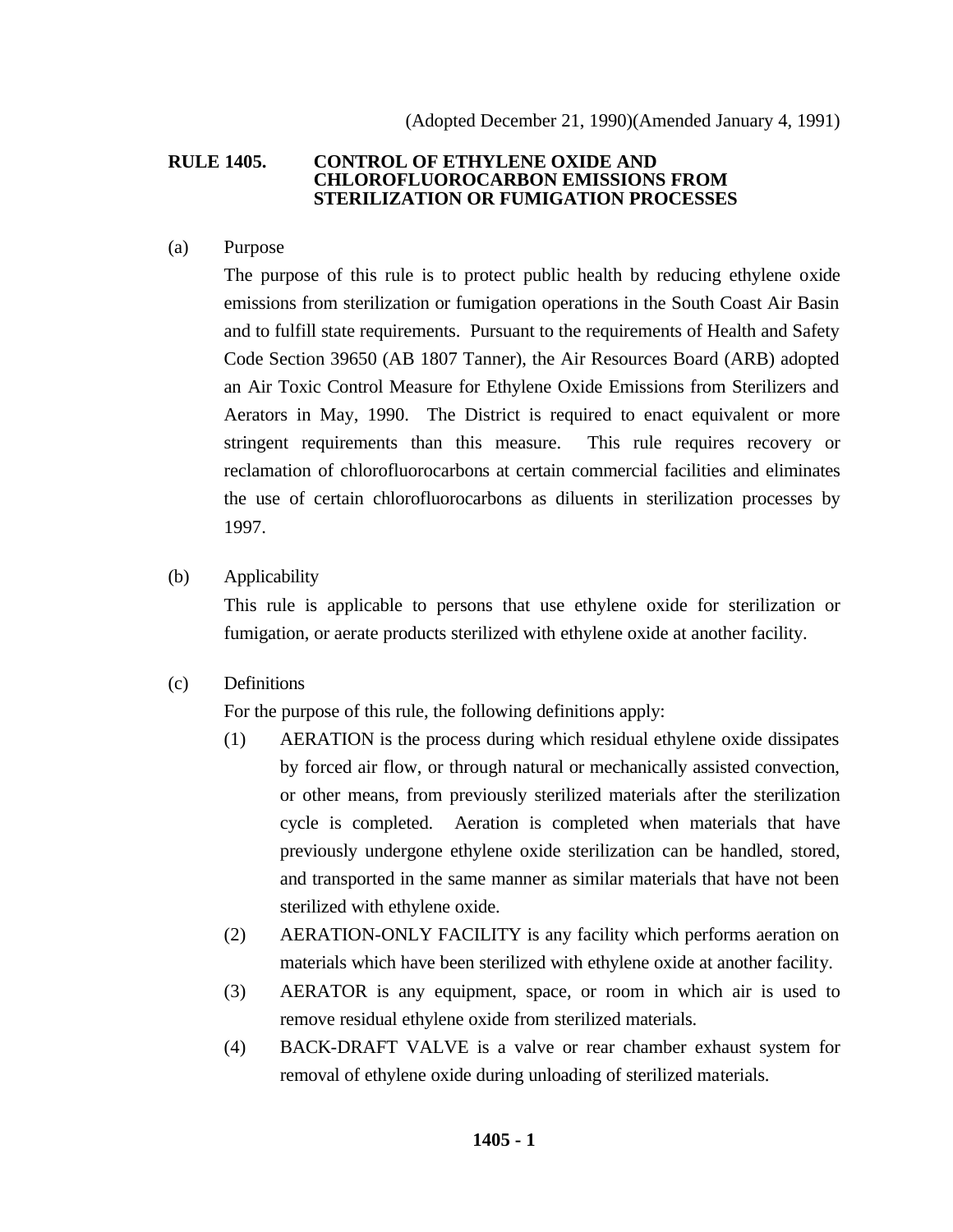- (5) CHLOROFLUOROCARBON (CFC) DILUENT is any of the five chlorinated fluorinated carbon compounds (CFC-11, CFC-12, CFC-113, CFC-114, or CFC-115), or combinations of these compounds, used in sterilant gas mixtures.
- (6) ETHYLENE OXIDE  $(C_2H_4O)$  is a colorless, flammable gas that has been identified as a suspected human carcinogen and a toxic air contaminant by the ARB.
- (7) EXHAUST STREAM is the ethylene oxide-contaminated effluent emitted from a sterilizer or aerator.
- (8) PERSON is any firm, business establishment, association, partnership, corporation or individual, whether acting as principal, agent, employee or other capacity, including any governmental entity or charitable organization.
- (9) RECOVER is to remove refrigerant in any condition from a system and store it in an external container, without necessarily testing or processing it in any way.
- (10) RECLAIM is to process refrigerant to new product specifications.
- (11) STERILIZATION/FUMIGATION is the process where ethylene oxide or any combination of ethylene oxide and other gases are used to destroy bacteria, viruses, fungi, and other unwanted organisms on materials. These materials include, by way of illustration and not limitation, medical products, cosmetics, and foodstuffs.
- (12) STERILIZER is any chamber or related piece of equipment that uses ethylene oxide or an ethylene oxide mixture in any sterilization or fumigation process.
- (13) STERILIZER EXHAUST VACUUM PUMP is a device (including any associated heat exchanger) used to evacuate sterilant gas during the sterilizer cycle, but is not a device used solely to evacuate a sterilizer prior to the introduction of ethylene oxide.
- (d) Requirements
	- (1) The following requirements shall be met by December 21, 1992 by all persons who use a total of 400 pounds or less of ethylene oxide per calendar year:
		- (A) Sterilizer(s) shall be vented to control equipment with an efficiency of 99 percent or more, by weight.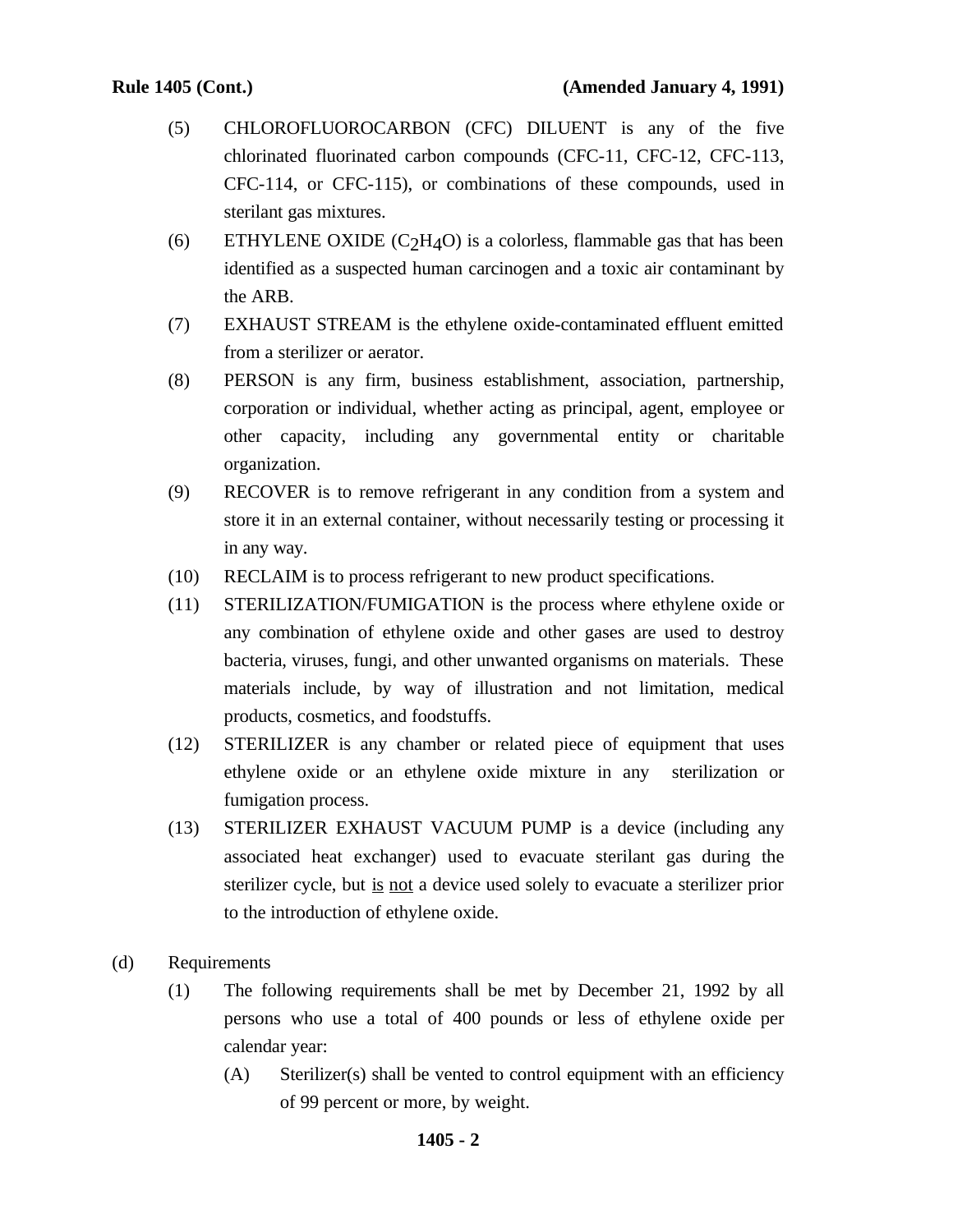- (B) If ethylene oxide emissions from aeration are greater than four pounds per calendar year, the aerator(s) shall be vented to control equipment with an efficiency of 95 percent or more, by weight.
- (C) If the exhaust streams from the equipment identified in (1)(A) and (B) are vented to the same control equipment, the combined efficiency must be 98.8 percent or more, by weight.
- (2) The following requirements shall be met by June 21, 1992 by all persons who use a total of more than 400 and less than or equal to 4,000 pounds of ethylene oxide per calendar year:
	- (A) Sterilizer(s) shall be vented to control equipment with an efficiency of 99.9 percent or more, by weight.
	- (B) Aerator(s) shall be vented to control equipment with an efficiency of 95 percent or more, by weight.
	- (C) Back-draft exhaust valve(s) shall be vented to control equipment with an efficiency of 95 percent or more, by weight.
	- (D) If the exhaust streams from the equipment identified in (2)(A), (B), and (C) are vented to the same control equipment, the combined efficiency must be 99.6 percent or more, by weight.
- (3) The following requirements shall be met by December 21, 1991 by all persons who use a total of more than 4,000 pounds of ethylene oxide per calendar year:
	- (A) Sterilizer(s) shall be vented to control equipment with an efficiency of 99.9 percent or more, by weight.
	- (B) Aerator(s) and sterilizer door hood exhaust stream(s) shall be vented to control equipment with an efficiency of 99 percent or more, by weight.
	- (C) Back-draft exhaust valve(s) shall be vented to control equipment with an efficiency of 99 percent or more, by weight.
	- (D) If the exhaust streams from the equipment identified in (3)(A), (B), and (C) are vented to the same control equipment, the combined efficiency must be 99.8 percent or more, by weight.
- (4) Persons owning or operating aeration-only facilities where more than four pounds of ethylene oxide are emitted per calendar year shall install control equipment with an efficiency of 95 percent or more, by weight, by June 21, 1992.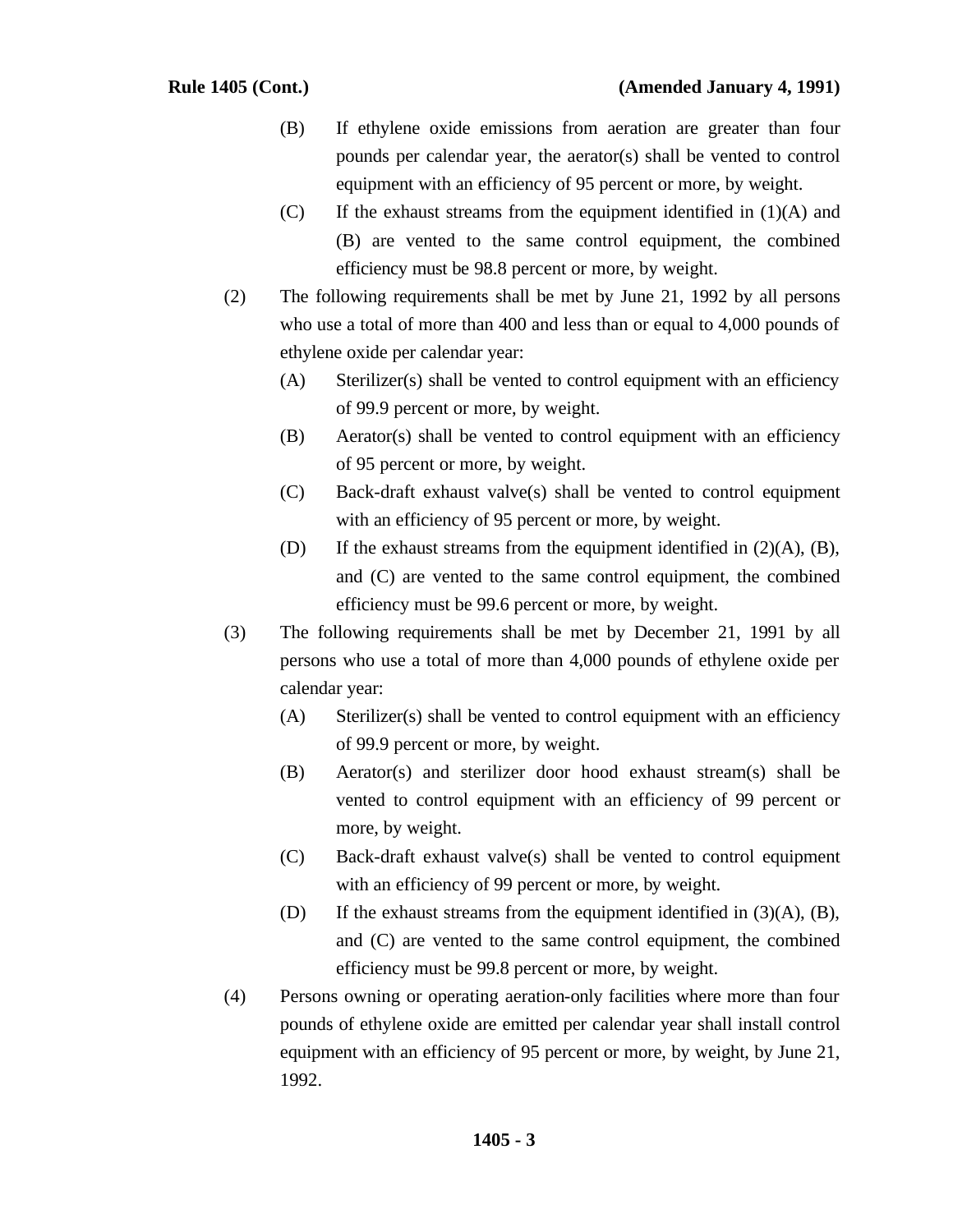- (5) Sterilizers, aerators, control equipment, and emissions collection systems shall be leak free effective December 21, 1990. The maximum sterilant gas mass flow shall be less than 30 parts per million ethylene oxide for sterilant gas composed of 12 percent ethylene oxide/88 percent chlorofluorocarbon-12, by weight, and less than 10 parts per million ethylene oxide for other compositions of sterilant gas, as measured one (1) centimeter away from any portion of a sterilizer, aerator, or control equipment that could have an ethylene oxide leak. Leak tests shall be conducted during conditions of maximum sterilant gas mass flow. Leak tests shall be conducted every six months, as specified in paragraph (f), Test Methods.
- (6) All persons subject to this rule shall conduct source tests on control equipment within 60 days after the initial operation of the equipment to verify compliance with control efficiency requirements, as specified in paragraph (f), Test Methods. Thereafter, annual source tests shall be conducted on catalytic oxidation, carbon, or solid bed control equipment. More frequent source tests, or source tests on other control equipment, may be required at the District's discretion.
- (7) A person shall not discharge any sterilizer exhaust vacuum pump working fluid to the wastewater stream.
- (8) By July 1, 1992, all persons who use more than 30,000 pounds of chlorofluorocarbons per calendar year for ethylene oxide sterilization, except at hospitals, shall vent the sterilizer exhaust to recovery or reclamation equipment with an efficiency of 70 percent or more, by weight.
- (9) A person shall not use chlorofluorocarbon diluents in ethylene oxide sterilization, effective January 1, 1997.
- (e) Record Keeping

Any person subject to this rule shall maintain written records for a minimum of two years and shall make them available to the District upon request. Records shall include:

- (1) Documentation and results of leak tests; and either
- (2) The number of sterilizer cycles and the pounds of ethylene oxide (measured or calculated) used per cycle for each sterilizer each day; or
- (3) The total pounds of ethylene oxide purchased and used per calendar year, provided that monthly totals are also kept.